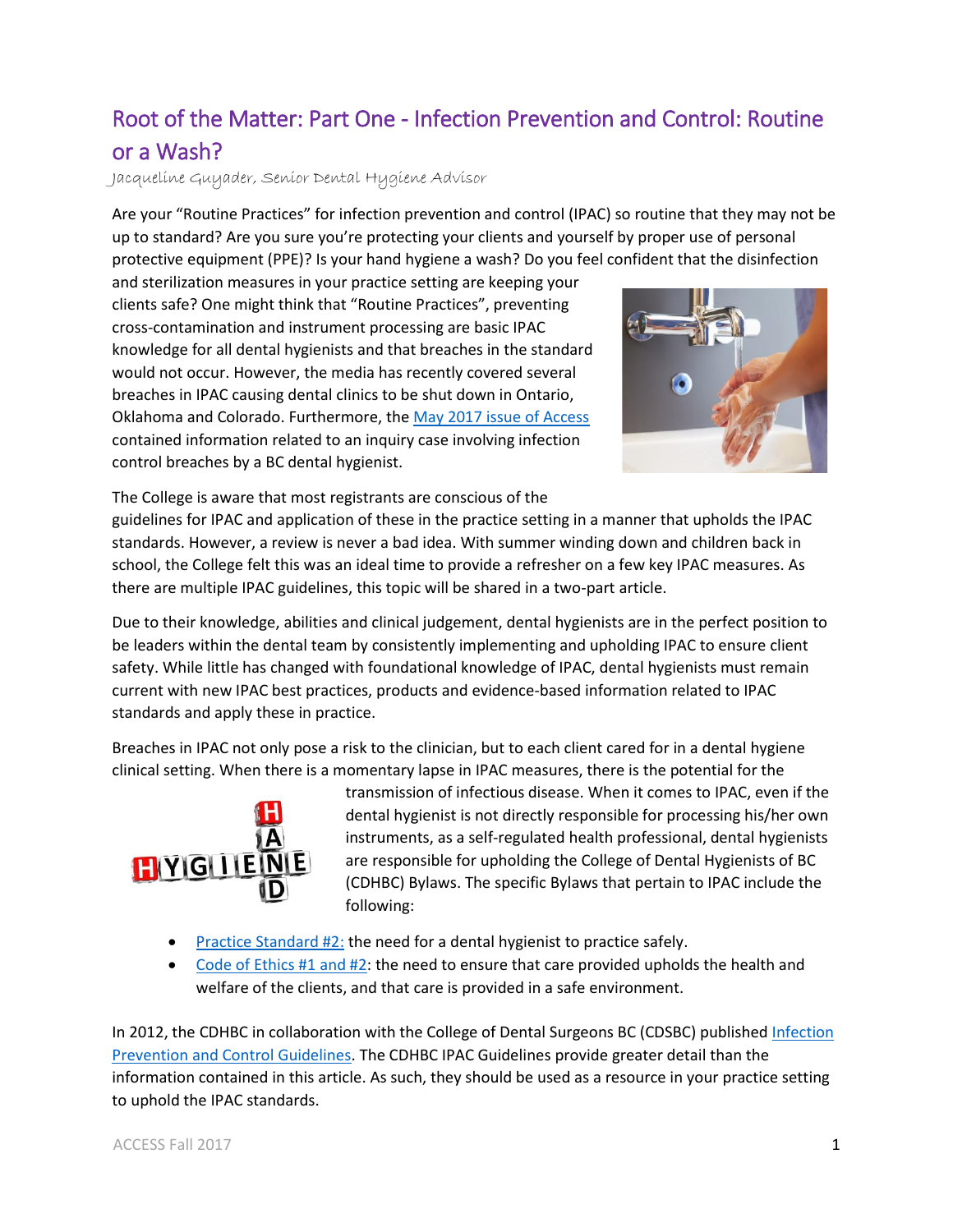Each clinical encounter is slightly different and therefore professional judgment related to IPAC should be exercised. A limited number of IPAC guidelines have been expanded upon in the following table based on questions and/or concerns brought to the attention of the College. This table includes brief information related to the topic heading along with tips on how to meet the selected IPAC standard.

| <b>IPAC – PART ONE</b> <sup>1,2</sup> |                                                                                                                                |  |  |
|---------------------------------------|--------------------------------------------------------------------------------------------------------------------------------|--|--|
| <b>HAND HYGIENE</b>                   |                                                                                                                                |  |  |
|                                       | Single most important measure for preventing the transmission of microorganisms                                                |  |  |
|                                       | Use plain or antimicrobial liquid soap with running water or a 70-90% alcohol-based hand rub (ABHR)                            |  |  |
| <b>Complete hand hygiene:</b>         | When hands are visibly soiled<br>$\bullet$                                                                                     |  |  |
|                                       | After multiple applications of ABHR <sup>3</sup><br>$\bullet$                                                                  |  |  |
|                                       | Before and after direct contact with clients<br>$\bullet$                                                                      |  |  |
|                                       | After donning face mask and protective eyewear and before donning gloves<br>$\bullet$                                          |  |  |
|                                       | After removing PPE such as gloves and facemask<br>$\bullet$                                                                    |  |  |
|                                       | After contact with environmental surfaces, instruments or other equipment<br>$\bullet$                                         |  |  |
|                                       | in the dental operatory                                                                                                        |  |  |
|                                       | After contact with dental lab materials or equipment<br>$\bullet$                                                              |  |  |
|                                       | Before and after eating or drinking<br>$\bullet$                                                                               |  |  |
|                                       | In view of the client to increase client confidence in IPAC measures in the<br>$\bullet$                                       |  |  |
|                                       | office                                                                                                                         |  |  |
|                                       | Following personal body functions (e.g., blowing nose or using washroom)<br>$\bullet$                                          |  |  |
| Jewelry:                              | Interferes with proper hand hygiene and therefore needs to be removed<br>$\bullet$                                             |  |  |
|                                       | Carries pathogens and may puncture gloves, therefore should be avoided<br>$\bullet$<br>(other than a simple band) <sup>3</sup> |  |  |
| <b>Nails and artificial nails:</b>    | Harbour microorganisms that can be transmitted to clients, therefore:<br>$\bullet$                                             |  |  |
|                                       | Clean under nails with a manicure stick (nailbrush not recommended)<br>$\circ$                                                 |  |  |
|                                       | Keep nails short enough to ensure thorough cleaning and prevent<br>$\circ$                                                     |  |  |
|                                       | glove tears                                                                                                                    |  |  |
|                                       | Artificial nails should be avoided as they have been implicated in<br>$\circ$                                                  |  |  |
|                                       | outbreaks of fungal and bacterial infections in hospitals                                                                      |  |  |
|                                       | Ensure nail polish is not chipped<br>$\circ$                                                                                   |  |  |
|                                       | Nail art should be avoided <sup>3</sup><br>$\Omega$                                                                            |  |  |
| Splints, casts, complex               | Reduce effective hand hygiene unless they can be thoroughly<br>$\bullet$                                                       |  |  |
| bandages: $3$                         | washed/disinfected between clients                                                                                             |  |  |
|                                       | That prevent effective hand hygiene and/or pose a risk of potential cross-<br>$\bullet$                                        |  |  |
|                                       | contamination between clients may require the dental hygienist to step back                                                    |  |  |
|                                       | from direct client care until the splint, cast or complex bandage is no longer                                                 |  |  |
|                                       | required                                                                                                                       |  |  |
| <b>Additional Information:</b>        | For Hand Hygiene:                                                                                                              |  |  |
|                                       | Liquid soap:<br>Roll up long sleeves                                                                                           |  |  |
|                                       | $\bullet$<br>Run water and keep at a warm, not hot, temperature                                                                |  |  |
|                                       | Use enough soap to lather all surfaces of the hands (all fingers,<br>$\bullet$                                                 |  |  |
|                                       | thumbs, between fingers, palms, back of hands, base of thumb) and                                                              |  |  |
|                                       | exposed forearms                                                                                                               |  |  |
|                                       | Rub vigorously for a minimum of 15 seconds<br>$\bullet$                                                                        |  |  |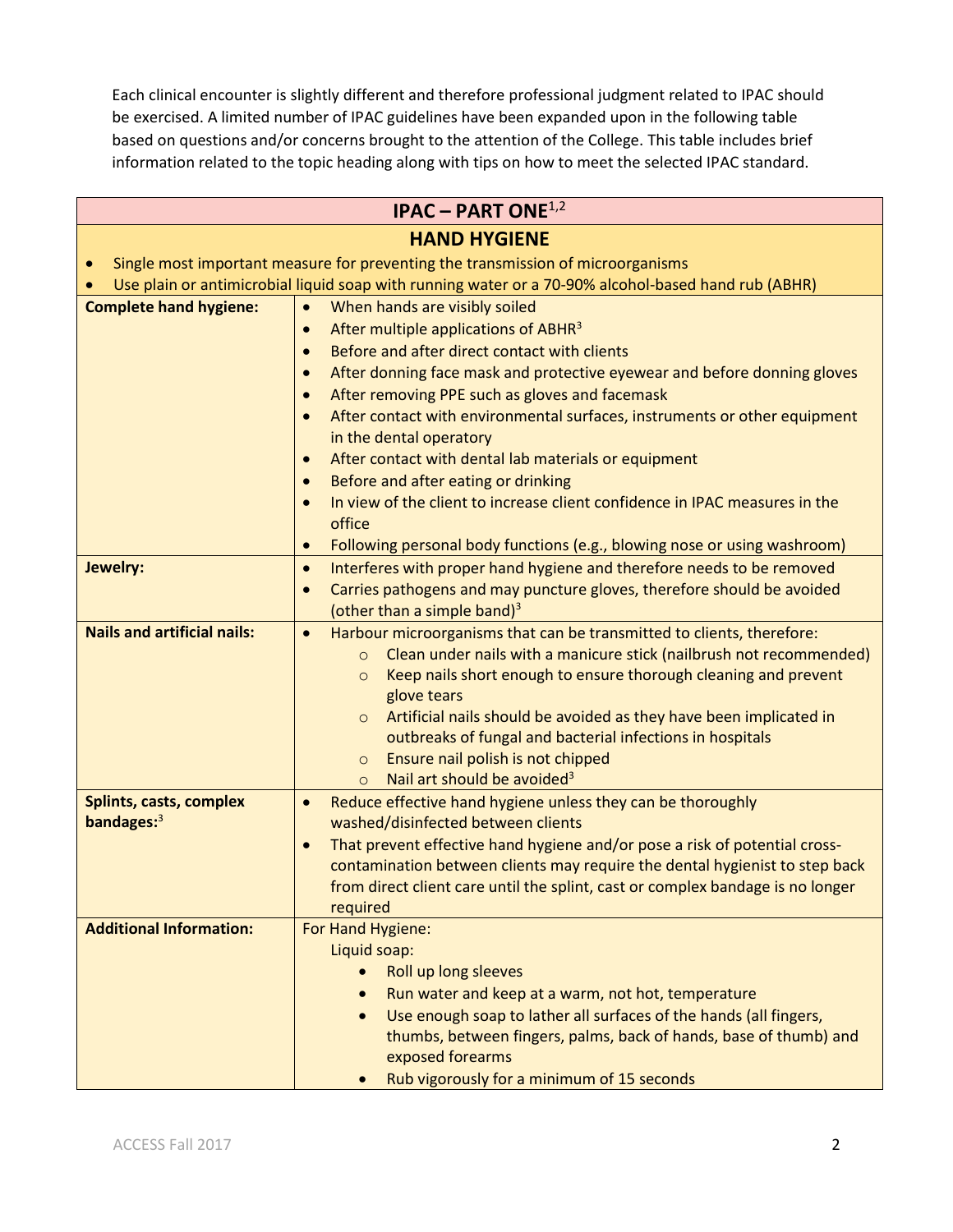|                            | Rinse hands thoroughly in a downward position under the running<br>$\bullet$<br>water                      |
|----------------------------|------------------------------------------------------------------------------------------------------------|
|                            | ABHR:                                                                                                      |
|                            | Apply to all hand surfaces and rub until the product has dried<br>$\bullet$<br>Drying hands:               |
|                            | Use a single use disposable towel to thoroughly dry hands                                                  |
|                            | Use the single use towel to turn off water faucet after drying hands                                       |
|                            | Other:                                                                                                     |
|                            | Hand lotion should be applied regularly to maintain healthy skin<br>$\bullet$                              |
|                            | Petroleum based lotions affect the integrity of gloves and should not be                                   |
|                            | used                                                                                                       |
|                            | Open cuts and areas of dermatitis should be covered with a waterproof                                      |
|                            | bandage prior to donning gloves                                                                            |
|                            | PERSONAL PROTECTIVE EQUIPMENT (PPE)                                                                        |
| $\bullet$                  | Shields the dental hygienist's personal tissue from blood, saliva or other potentially infectious material |
| $\bullet$                  | Protects the client from potentially infectious material and debris generated during care                  |
|                            | Should be removed before leaving the working area                                                          |
| <b>Gloves:</b>             | Are not free of micro leaks and may tear; therefore, proper hand hygiene<br>$\bullet$                      |
| Provide protection of      | prior to donning and after removal is required                                                             |
| the operator hands to      | Need to be worn when contacting the mucous membrane, non-intact skin<br>$\bullet$                          |
| reduce contamination       | (e.g., exposed skin that is abraded or has dermatitis), body fluids or                                     |
|                            | contaminated equipment                                                                                     |
|                            | Are for single client use and must never be re-used<br>$\bullet$                                           |
|                            | Should be put on immediately before appropriate dental hygiene activities<br>$\bullet$                     |
|                            | Must never be washed and should be discarded immediately after use<br>$\bullet$                            |
|                            | Should not be worn outside of any room/area where they are required for<br>$\bullet$                       |
|                            | personal protection                                                                                        |
|                            | Must never touch the face, hair, mask, protective eye wear, or clothing; if<br>$\bullet$                   |
|                            | unintentional contact occurs, follow the hand hygiene process and don new                                  |
|                            | gloves                                                                                                     |
| <b>Protective eyewear:</b> | May be in the form of safety glasses or a face shield<br>$\bullet$                                         |
| Protects the operator      | Must be cleaned and disinfected between clients or whenever notably<br>$\bullet$                           |
| and client's eyes from     | contaminated                                                                                               |
| contamination and/or       | Should be donned with clean ungloved hands<br>$\bullet$                                                    |
| trauma                     | Needs to be provided for clients<br>$\bullet$                                                              |
|                            | Must be worn when using a spray to disinfect the operatory and to protect<br>$\bullet$                     |
|                            | against possible splashes during use of the ultrasonic bath and/or other                                   |
|                            | chemicals                                                                                                  |
|                            | Note: An eyewash station should be available to manage contact of the                                      |
| <b>Face mask:</b>          | conjunctive mucosa with body fluids or chemicals/solvents.<br>Must cover the nose and mouth and:           |
| Protects operator          | Not contact lips or nostrils<br>$\circ$                                                                    |
| respiratory mucosa from    | Have no gaps on the sides of mask<br>$\circ$                                                               |
| potentially                | Must be changed:<br>$\bullet$                                                                              |
| contaminated droplets      | <b>Between clients</b><br>$\Omega$                                                                         |
| and chemicals/ solvents    | If they become soiled or wet<br>$\circ$                                                                    |
|                            | Note: The CDC recommends a facemask that provides >95% bacterial filtration                                |
|                            | efficacy. <sup>4</sup> Many dental mask manufacturers use the American Society for Testing                 |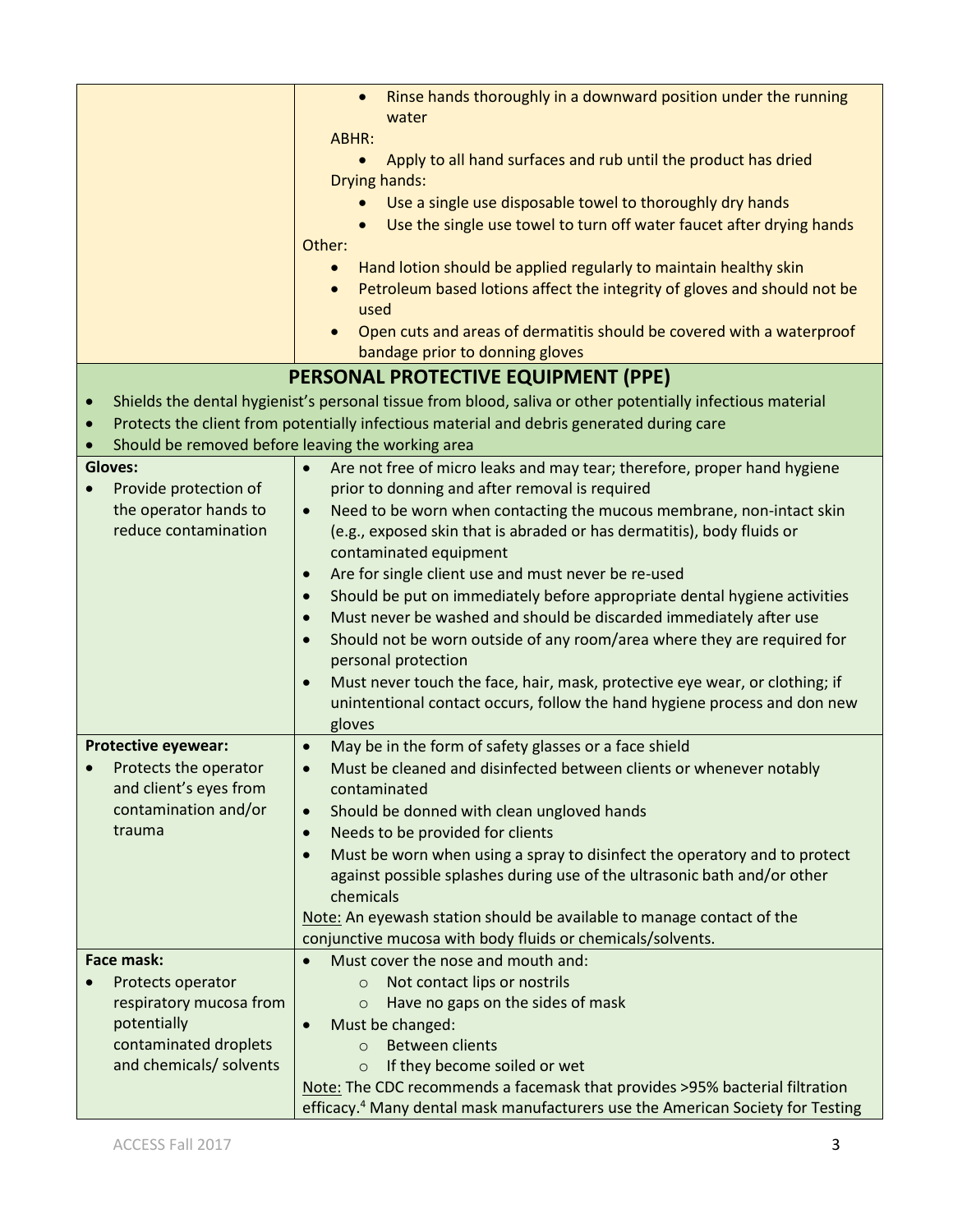|                                    | and Materials (ASTM) performance level standards to rate fluid resistance,                                                             |
|------------------------------------|----------------------------------------------------------------------------------------------------------------------------------------|
|                                    | bacterial and particle filtration. If choosing a dental face mask based on ASTM                                                        |
|                                    | performance levels, consideration should be given to the dental hygiene                                                                |
|                                    | procedure being performed.                                                                                                             |
| <b>Protective draping:</b>         | Should be in the form of a single use bib<br>$\bullet$                                                                                 |
| Protects the client's              | Should be secured with:<br>$\bullet$                                                                                                   |
| clothing from spatter              | A single use client strip, or<br>$\circ$                                                                                               |
| and debris                         | A bib clip that can be sterilized between clients<br>$\circ$                                                                           |
| <b>Protective clothing:</b>        | Worn during client care should not be worn outside the dental/dental<br>$\bullet$                                                      |
| Protects personal                  | hygiene office                                                                                                                         |
| clothing and skin from             | May consist of the following:<br>$\bullet$                                                                                             |
| aerosols, blood and                | Short-sleeved scrubs<br>$\Omega$                                                                                                       |
| body fluids and other              | Long-sleeved garments which are intended to be client specific and<br>$\circ$                                                          |
| infectious material                | changed between clients                                                                                                                |
|                                    | Note: If skin of the arm is not intact, long-sleeved garments such as an over-gown                                                     |
|                                    | should be worn over clinic clothing.                                                                                                   |
|                                    | <b>RESPIRATORY HYGIENE<sup>2</sup></b>                                                                                                 |
|                                    |                                                                                                                                        |
| $\bullet$<br>respiratory pathogens | Part of a newly developed protocol by the Center for Disease Control (CDC) to reduce the transmission of                               |
|                                    |                                                                                                                                        |
| $\bullet$<br>excessive mucous)     | Applies to the dental professional and/or client with signs of illness (e.g., cough, congestion, runny nose or                         |
| Cough etiquette in dental          |                                                                                                                                        |
| settings:2                         | Should be posted at the office entrance highlighting the following:<br>$\bullet$<br>Cover mouth/nose when coughing/sneezing<br>$\circ$ |
|                                    | Use disposable tissues<br>$\circ$                                                                                                      |
|                                    | Perform hand hygiene after a cough/sneeze<br>$\circ$                                                                                   |
|                                    | Should include providing:<br>$\bullet$                                                                                                 |
|                                    | Tissues for touching contaminated garbage bin lids and/or no-touch<br>$\circ$                                                          |
|                                    | garbage cans for tissue trash                                                                                                          |
|                                    | Signs for proper hand hygiene<br>$\circ$                                                                                               |
|                                    | Masks for those coughing as they enter the office<br>$\circ$                                                                           |
|                                    | A space for those with respiratory infections as far away from other<br>$\circ$                                                        |
|                                    | clients as possible                                                                                                                    |
|                                    | Education for those working in the dental clinic setting on how to<br>$\circ$                                                          |
|                                    | prevent the spread of respiratory secretions                                                                                           |
|                                    | <b>SHARPS SAFETY</b>                                                                                                                   |
|                                    | Includes the prevention of percutaneous injuries involving needles, sharp instruments, burs etc.                                       |
| The dental hygienist               | Keep sharps out of reach of clients<br>$\bullet$                                                                                       |
| should:                            | Not place an uncapped needle on the tray<br>$\bullet$                                                                                  |
|                                    | Use the one-handed scoop technique when recapping or a safe re-capping<br>$\bullet$                                                    |
|                                    | device                                                                                                                                 |
|                                    | Remove all sharps from the tray prior to processing instruments<br>$\bullet$                                                           |
|                                    | Use heavy-duty utility gloves when handling instruments during transfer for<br>$\bullet$                                               |
|                                    | processing                                                                                                                             |
|                                    | Be familiar with the CDHBC Blood and Body Fluid Exposure Management<br>$\bullet$                                                       |
|                                    | <b>Interpretation Guideline</b>                                                                                                        |
|                                    | Ensure due diligence when using, cleaning up and disposing of sharps<br>$\bullet$                                                      |
|                                    | Dispose of sharps in a yellow puncture-proof, leak-proof container clearly<br>$\bullet$                                                |
|                                    | labeled "sharps"                                                                                                                       |